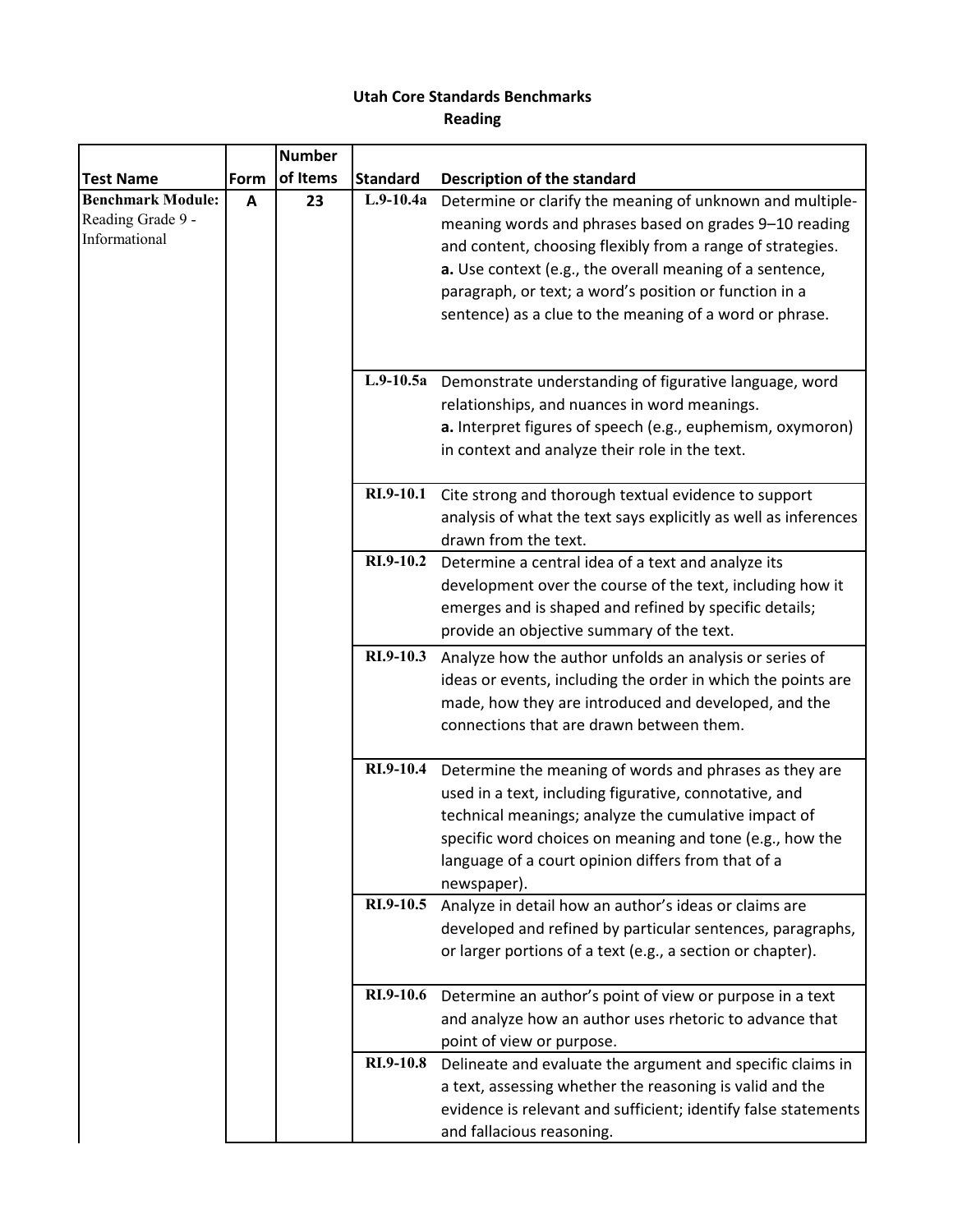| $\, {\bf B}$ | 22        | $L.9-10.4a$                                                                                                                                                                                                                 | Determine or clarify the meaning of unknown and multiple-<br>meaning words and phrases based on grades 9-10 reading<br>and content, choosing flexibly from a range of strategies.<br>a. Use context (e.g., the overall meaning of a sentence,<br>paragraph, or text; a word's position or function in a<br>sentence) as a clue to the meaning of a word or phrase.      |
|--------------|-----------|-----------------------------------------------------------------------------------------------------------------------------------------------------------------------------------------------------------------------------|-------------------------------------------------------------------------------------------------------------------------------------------------------------------------------------------------------------------------------------------------------------------------------------------------------------------------------------------------------------------------|
|              |           | $L.9-10.4b$                                                                                                                                                                                                                 | Determine or clarify the meaning of unknown and multiple-<br>meaning words and phrases based on grades 9-10 reading<br>and content, choosing flexibly from a range of strategies.<br><b>b.</b> Identify and correctly use patterns of word changes that<br>indicate different meanings or parts of speech (e.g., analyze,<br>analysis, analytical; advocate, advocacy). |
|              |           | $L.9-10.5a$                                                                                                                                                                                                                 | Demonstrate understanding of figurative language, word<br>relationships, and nuances in word meanings.<br>a. Interpret figures of speech (e.g., euphemism, oxymoron)<br>in context and analyze their role in the text.                                                                                                                                                  |
|              |           | RI.9-10.1                                                                                                                                                                                                                   | Cite strong and thorough textual evidence to support<br>analysis of what the text says explicitly as well as inferences<br>drawn from the text.                                                                                                                                                                                                                         |
|              |           | RI.9-10.2                                                                                                                                                                                                                   | Determine a central idea of a text and analyze its<br>development over the course of the text, including how it<br>emerges and is shaped and refined by specific details;<br>provide an objective summary of the text.                                                                                                                                                  |
|              | RI.9-10.3 | Analyze how the author unfolds an analysis or series of<br>ideas or events, including the order in which the points are<br>made, how they are introduced and developed, and the<br>connections that are drawn between them. |                                                                                                                                                                                                                                                                                                                                                                         |
|              |           | RI.9-10.4                                                                                                                                                                                                                   | Determine the meaning of words and phrases as they are<br>used in a text, including figurative, connotative, and<br>technical meanings; analyze the cumulative impact of<br>specific word choices on meaning and tone (e.g., how the<br>language of a court opinion differs from that of a<br>newspaper).                                                               |
|              |           | RI.9-10.5                                                                                                                                                                                                                   | Analyze in detail how an author's ideas or claims are<br>developed and refined by particular sentences, paragraphs,<br>or larger portions of a text (e.g., a section or chapter).                                                                                                                                                                                       |
|              |           | RI.9-10.6                                                                                                                                                                                                                   | Determine an author's point of view or purpose in a text<br>and analyze how an author uses rhetoric to advance that<br>point of view or purpose.                                                                                                                                                                                                                        |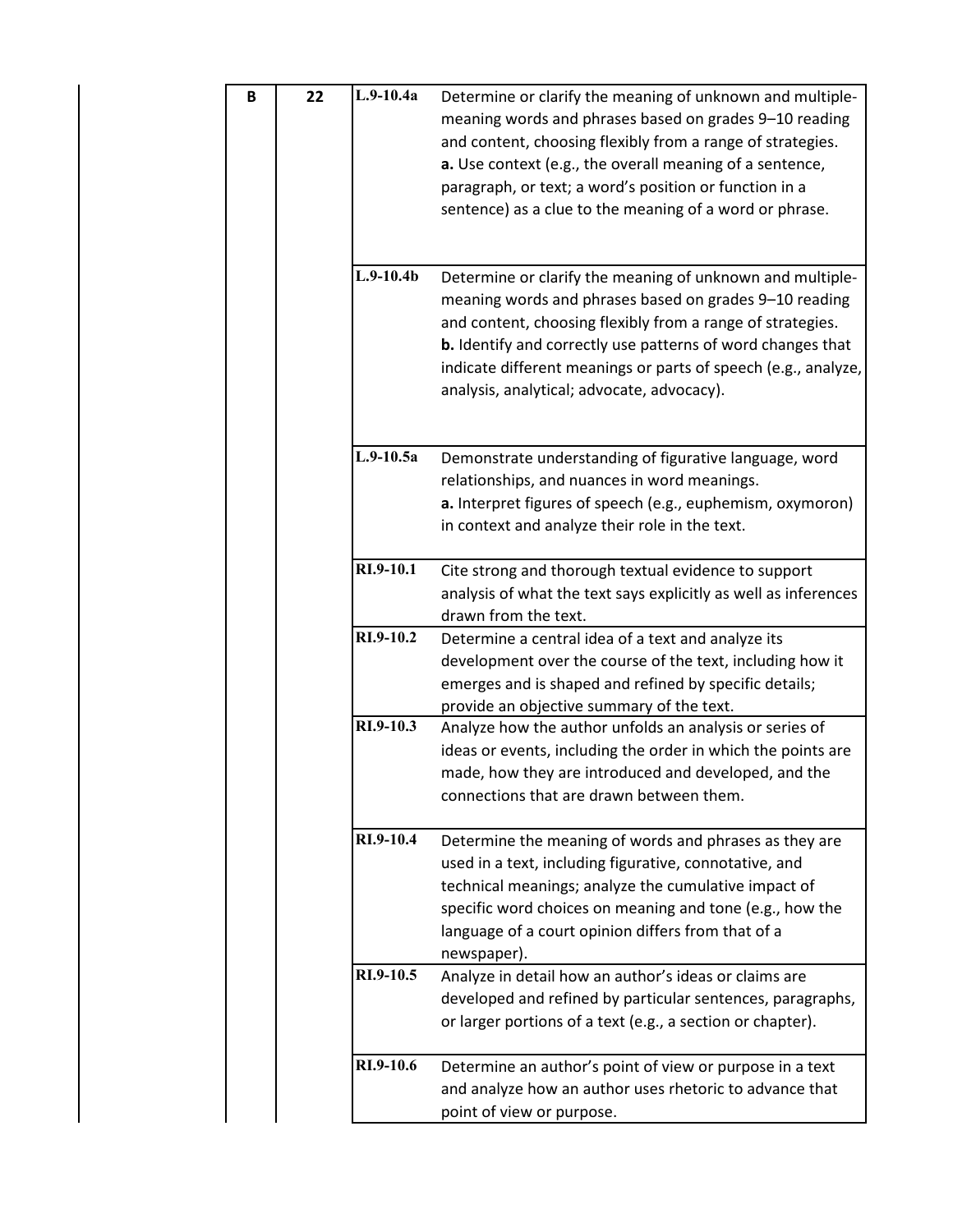|                          |   |    | RI.9-10.8   | Delineate and evaluate the argument and specific claims in                                      |
|--------------------------|---|----|-------------|-------------------------------------------------------------------------------------------------|
|                          |   |    |             | a text, assessing whether the reasoning is valid and the                                        |
|                          |   |    |             | evidence is relevant and sufficient; identify false statements                                  |
|                          |   |    |             | and fallacious reasoning.                                                                       |
|                          |   |    | RI.9-10.9   | Analyze seminal U.S. documents of historical and literary                                       |
|                          |   |    |             | significance (e.g., Washington's Farewell Address, the                                          |
|                          |   |    |             | Gettysburg Address, Roosevelt's Four Freedoms speech,                                           |
|                          |   |    |             | King's "Letter from Birmingham Jail"), including how they                                       |
|                          |   |    |             | address related themes and concepts.                                                            |
| <b>Benchmark Module:</b> | A | 11 | SL.9-10.3   | Evaluate a speaker's point of view, reasoning, and use of                                       |
| Reading Grade 9-         |   |    |             |                                                                                                 |
| Listening                |   |    |             | evidence and rhetoric, identifying any fallacious reasoning                                     |
|                          |   |    | SL.9-10.2   | or exaggerated or distorted evidence.<br>Integrate multiple sources of information presented in |
|                          |   |    |             | diverse media or formats (e.g., visually, quantitatively,                                       |
|                          |   |    |             | orally) evaluating the credibility and accuracy of each                                         |
|                          |   |    |             | source.                                                                                         |
| <b>Benchmark Module:</b> | A | 21 | $L.9-10.4a$ | Determine or clarify the meaning of unknown and multiple-                                       |
| Reading Grade 9 -        |   |    |             | meaning words and phrases based on grades 9-10 reading                                          |
| Literature               |   |    |             | and content, choosing flexibly from a range of strategies.                                      |
|                          |   |    |             | a. Use context (e.g., the overall meaning of a sentence,                                        |
|                          |   |    |             | paragraph, or text; a word's position or function in a                                          |
|                          |   |    |             | sentence) as a clue to the meaning of a word or phrase.                                         |
|                          |   |    |             |                                                                                                 |
|                          |   |    |             |                                                                                                 |
|                          |   |    | $L.9-10.5a$ | Demonstrate understanding of figurative language, word                                          |
|                          |   |    |             | relationships, and nuances in word meanings.                                                    |
|                          |   |    |             | a. Interpret figures of speech (e.g., euphemism, oxymoron)                                      |
|                          |   |    |             | in context and analyze their role in the text.                                                  |
|                          |   |    | RL.9-10.1   | Cite strong and thorough textual evidence to support                                            |
|                          |   |    |             | analysis of what the text says explicitly as well as inferences                                 |
|                          |   |    |             | drawn from the text.                                                                            |
|                          |   |    | RL.9-10.2   | Determine a theme or central idea of a text and analyze in                                      |
|                          |   |    |             | detail its development over the course of the text, including                                   |
|                          |   |    |             | how it emerges and is shaped and refined by specific                                            |
|                          |   |    |             | details; provide an objective summary of the text.                                              |
|                          |   |    | RL.9-10.3   | Analyze how complex characters (e.g., those with multiple                                       |
|                          |   |    |             | or conflicting motivations) develop over the course of a                                        |
|                          |   |    |             |                                                                                                 |
|                          |   |    |             | text, interact with other characters, and advance the plot or                                   |
|                          |   |    |             | develop the theme.                                                                              |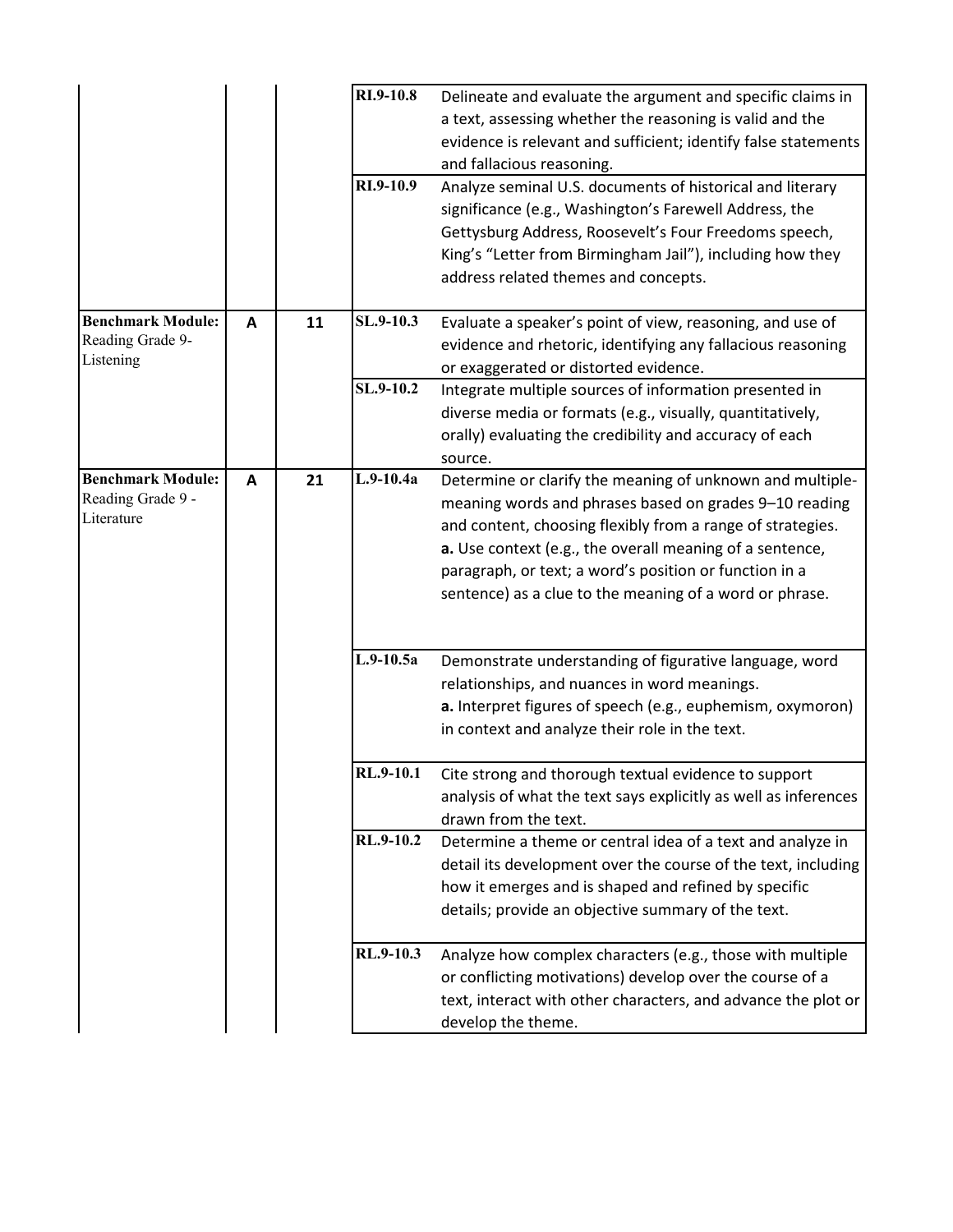|   |    | RL.9-10.4   | Determine the meaning of words and phrases as they are           |
|---|----|-------------|------------------------------------------------------------------|
|   |    |             | used in the text, including figurative and connotative           |
|   |    |             | meanings; analyze the cumulative impact of specific word         |
|   |    |             | choices on meaning and tone (e.g., how the language              |
|   |    |             | evokes a sense of time and place; how it sets a formal or        |
|   |    |             | informal tone).                                                  |
|   |    | RL.9-10.5   | Analyze how an author's choices concerning how to                |
|   |    |             | structure a text, order events within it (e.g., parallel plots), |
|   |    |             |                                                                  |
|   |    |             | and manipulate time (e.g., pacing, flashbacks) create such       |
|   |    |             | effects as mystery, tension, or surprise.                        |
|   |    | RL.9-10.6   | Analyze a particular point of view or cultural experience        |
|   |    |             | reflected in a work of literature from outside the United        |
|   |    |             | States, drawing on a wide reading of world literature.           |
|   |    | RL.9-10.7   | Analyze the representation of a subject or a key scene in        |
|   |    |             | two different artistic mediums, including what is                |
|   |    |             | emphasized or absent in each treatment (e.g., Auden's            |
|   |    |             | "Musée des Beaux Arts" and Breughel's Landscape with the         |
|   |    |             | Fall of Icarus).                                                 |
| B | 21 | $L.9-10.4a$ | Determine or clarify the meaning of unknown and multiple-        |
|   |    |             | meaning words and phrases based on grades 9-10 reading           |
|   |    |             |                                                                  |
|   |    |             | and content, choosing flexibly from a range of strategies.       |
|   |    |             | a. Use context (e.g., the overall meaning of a sentence,         |
|   |    |             | paragraph, or text; a word's position or function in a           |
|   |    |             | sentence) as a clue to the meaning of a word or phrase.          |
|   |    |             |                                                                  |
|   |    |             |                                                                  |
|   |    | $L.9-10.5a$ |                                                                  |
|   |    |             | Demonstrate understanding of figurative language, word           |
|   |    |             | relationships, and nuances in word meanings.                     |
|   |    |             | a. Interpret figures of speech (e.g., euphemism, oxymoron)       |
|   |    |             | in context and analyze their role in the text.                   |
|   |    | $L.9-10.5b$ |                                                                  |
|   |    |             | Demonstrate understanding of figurative language, word           |
|   |    |             | relationships, and nuances in word meanings.                     |
|   |    |             | <b>b.</b> Analyze nuances in the meaning of words with similar   |
|   |    |             | denotations.                                                     |
|   |    | RL.9-10.1   | Cite strong and thorough textual evidence to support             |
|   |    |             | analysis of what the text says explicitly as well as inferences  |
|   |    |             | drawn from the text.                                             |
|   |    | RL.9-10.2   | Determine a theme or central idea of a text and analyze in       |
|   |    |             | detail its development over the course of the text, including    |
|   |    |             | how it emerges and is shaped and refined by specific             |
|   |    |             | details; provide an objective summary of the text.               |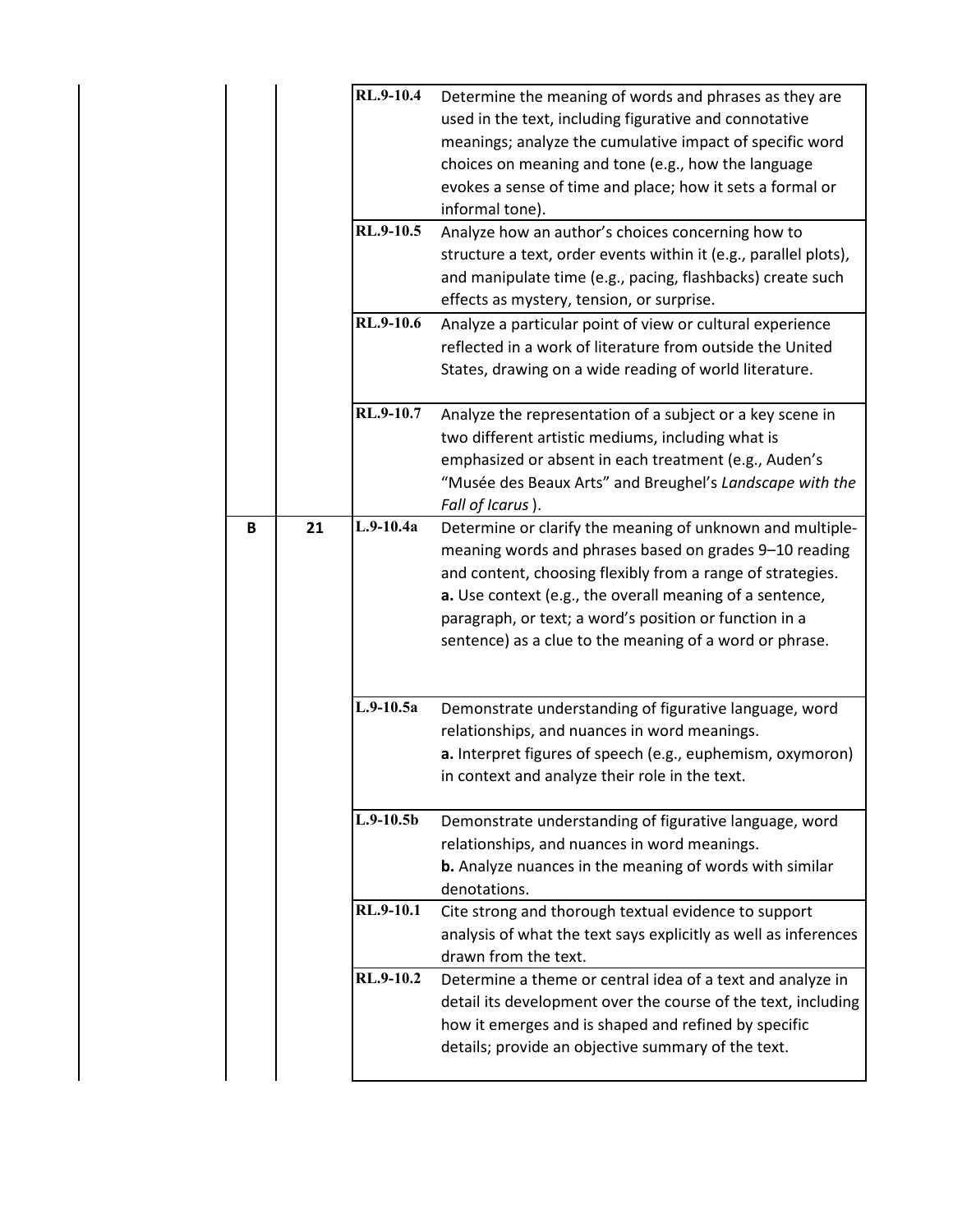|                          |   |    | RL.9-10.3   | Analyze how complex characters (e.g., those with multiple        |
|--------------------------|---|----|-------------|------------------------------------------------------------------|
|                          |   |    |             | or conflicting motivations) develop over the course of a         |
|                          |   |    |             | text, interact with other characters, and advance the plot or    |
|                          |   |    |             | develop the theme.                                               |
|                          |   |    | RL.9-10.4   | Determine the meaning of words and phrases as they are           |
|                          |   |    |             | used in the text, including figurative and connotative           |
|                          |   |    |             | meanings; analyze the cumulative impact of specific word         |
|                          |   |    |             | choices on meaning and tone (e.g., how the language              |
|                          |   |    |             | evokes a sense of time and place; how it sets a formal or        |
|                          |   |    |             | informal tone).                                                  |
|                          |   |    | RL.9-10.5   | Analyze how an author's choices concerning how to                |
|                          |   |    |             | structure a text, order events within it (e.g., parallel plots), |
|                          |   |    |             | and manipulate time (e.g., pacing, flashbacks) create such       |
|                          |   |    |             | effects as mystery, tension, or surprise.                        |
| <b>Benchmark Module:</b> | A | 22 | $L.9-10.4a$ | Determine or clarify the meaning of unknown and multiple-        |
| Reading Grade 10 -       |   |    |             | meaning words and phrases based on grades 9-10 reading           |
| Informational            |   |    |             | and content, choosing flexibly from a range of strategies.       |
|                          |   |    |             | a. Use context (e.g., the overall meaning of a sentence,         |
|                          |   |    |             | paragraph, or text; a word's position or function in a           |
|                          |   |    |             | sentence) as a clue to the meaning of a word or phrase.          |
|                          |   |    |             |                                                                  |
|                          |   |    |             |                                                                  |
|                          |   |    | $L.9-10.5a$ | Demonstrate understanding of figurative language, word           |
|                          |   |    |             | relationships, and nuances in word meanings.                     |
|                          |   |    |             | a. Interpret figures of speech (e.g., euphemism, oxymoron)       |
|                          |   |    |             | in context and analyze their role in the text.                   |
|                          |   |    | RI.9-10.1   | Cite strong and thorough textual evidence to support             |
|                          |   |    |             | analysis of what the text says explicitly as well as inferences  |
|                          |   |    |             | drawn from the text.                                             |
|                          |   |    | RI.9-10.2   | Determine a central idea of a text and analyze its               |
|                          |   |    |             | development over the course of the text, including how it        |
|                          |   |    |             | emerges and is shaped and refined by specific details;           |
|                          |   |    |             | provide an objective summary of the text.                        |
|                          |   |    | RI.9-10.3   | Analyze how the author unfolds an analysis or series of          |
|                          |   |    |             | ideas or events, including the order in which the points are     |
|                          |   |    |             | made, how they are introduced and developed, and the             |
|                          |   |    |             | connections that are drawn between them.                         |
|                          |   |    |             |                                                                  |
|                          |   |    | RI.9-10.4   | Determine the meaning of words and phrases as they are           |
|                          |   |    |             | used in a text, including figurative, connotative, and           |
|                          |   |    |             | technical meanings; analyze the cumulative impact of             |
|                          |   |    |             | specific word choices on meaning and tone (e.g., how the         |
|                          |   |    |             | language of a court opinion differs from that of a               |
|                          |   |    |             | newspaper).                                                      |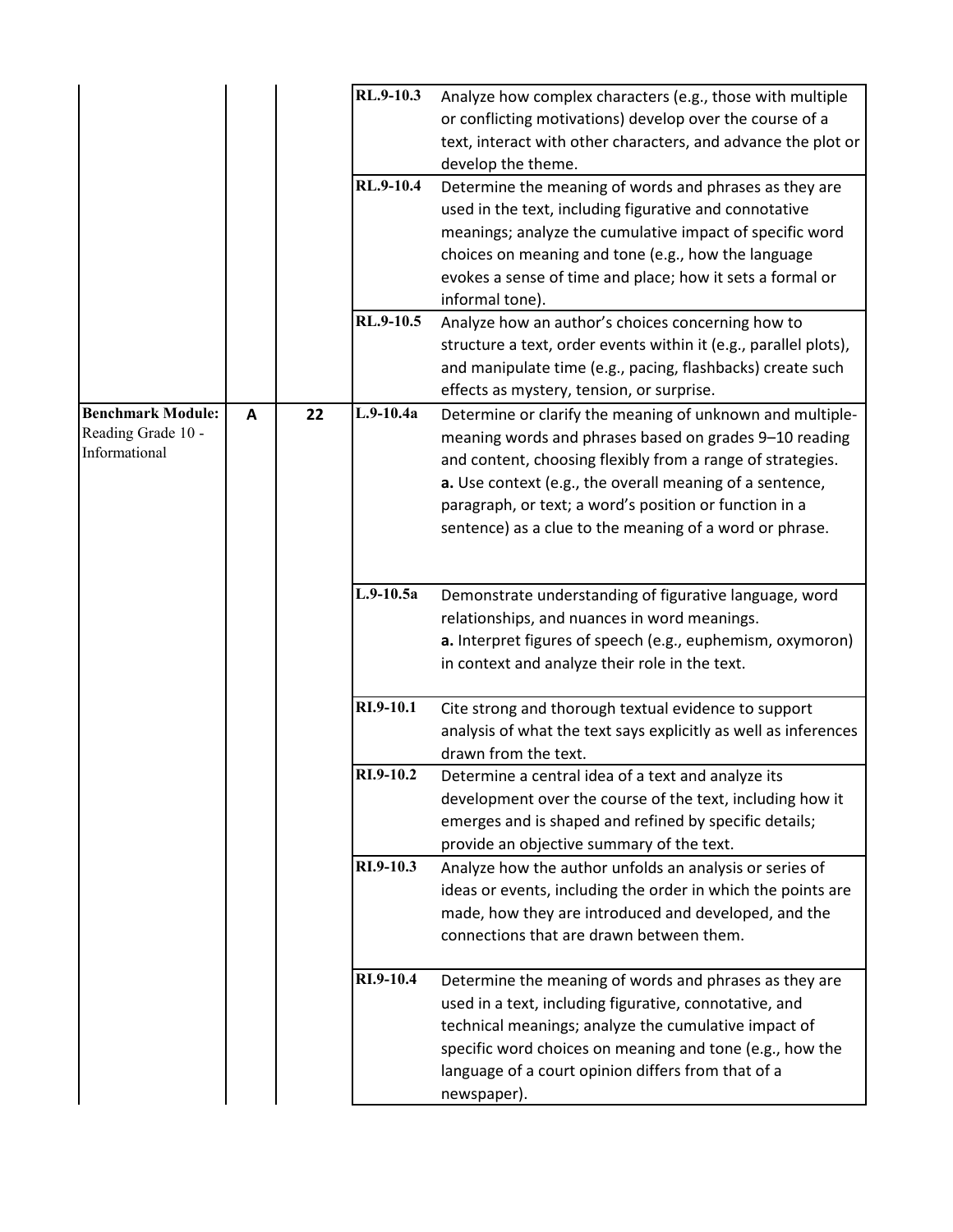|   |    | RI.9-10.5   | Analyze in detail how an author's ideas or claims are           |
|---|----|-------------|-----------------------------------------------------------------|
|   |    |             | developed and refined by particular sentences, paragraphs,      |
|   |    |             | or larger portions of a text (e.g., a section or chapter).      |
|   |    | RI.9-10.6   | Determine an author's point of view or purpose in a text        |
|   |    |             | and analyze how an author uses rhetoric to advance that         |
|   |    |             | point of view or purpose.                                       |
|   |    | RI.9-10.8   | Delineate and evaluate the argument and specific claims in      |
|   |    |             | a text, assessing whether the reasoning is valid and the        |
|   |    |             | evidence is relevant and sufficient; identify false statements  |
|   |    |             | and fallacious reasoning.                                       |
|   |    | RI.9-10.9   | Analyze seminal U.S. documents of historical and literary       |
|   |    |             | significance (e.g., Washington's Farewell Address, the          |
|   |    |             | Gettysburg Address, Roosevelt's Four Freedoms speech,           |
|   |    |             | King's "Letter from Birmingham Jail"), including how they       |
|   |    |             | address related themes and concepts.                            |
|   |    |             |                                                                 |
| B | 22 | $L.9-10.4a$ | Determine or clarify the meaning of unknown and multiple-       |
|   |    |             | meaning words and phrases based on grades 9-10 reading          |
|   |    |             | and content, choosing flexibly from a range of strategies.      |
|   |    |             | a. Use context (e.g., the overall meaning of a sentence,        |
|   |    |             | paragraph, or text; a word's position or function in a          |
|   |    |             | sentence) as a clue to the meaning of a word or phrase.         |
|   |    |             |                                                                 |
|   |    | $L.9-10.5a$ | Demonstrate understanding of figurative language, word          |
|   |    |             | relationships, and nuances in word meanings.                    |
|   |    |             | a. Interpret figures of speech (e.g., euphemism, oxymoron)      |
|   |    |             | in context and analyze their role in the text.                  |
|   |    |             |                                                                 |
|   |    | RI.9-10.1   | Cite strong and thorough textual evidence to support            |
|   |    |             | analysis of what the text says explicitly as well as inferences |
|   |    |             | drawn from the text.                                            |
|   |    | RI.9-10.2   | Determine a central idea of a text and analyze its              |
|   |    |             | development over the course of the text, including how it       |
|   |    |             | emerges and is shaped and refined by specific details;          |
|   |    |             | provide an objective summary of the text.                       |
|   |    | RI.9-10.3   | Analyze how the author unfolds an analysis or series of         |
|   |    |             | ideas or events, including the order in which the points are    |
|   |    |             | made, how they are introduced and developed, and the            |
|   |    |             | connections that are drawn between them.                        |
|   |    |             |                                                                 |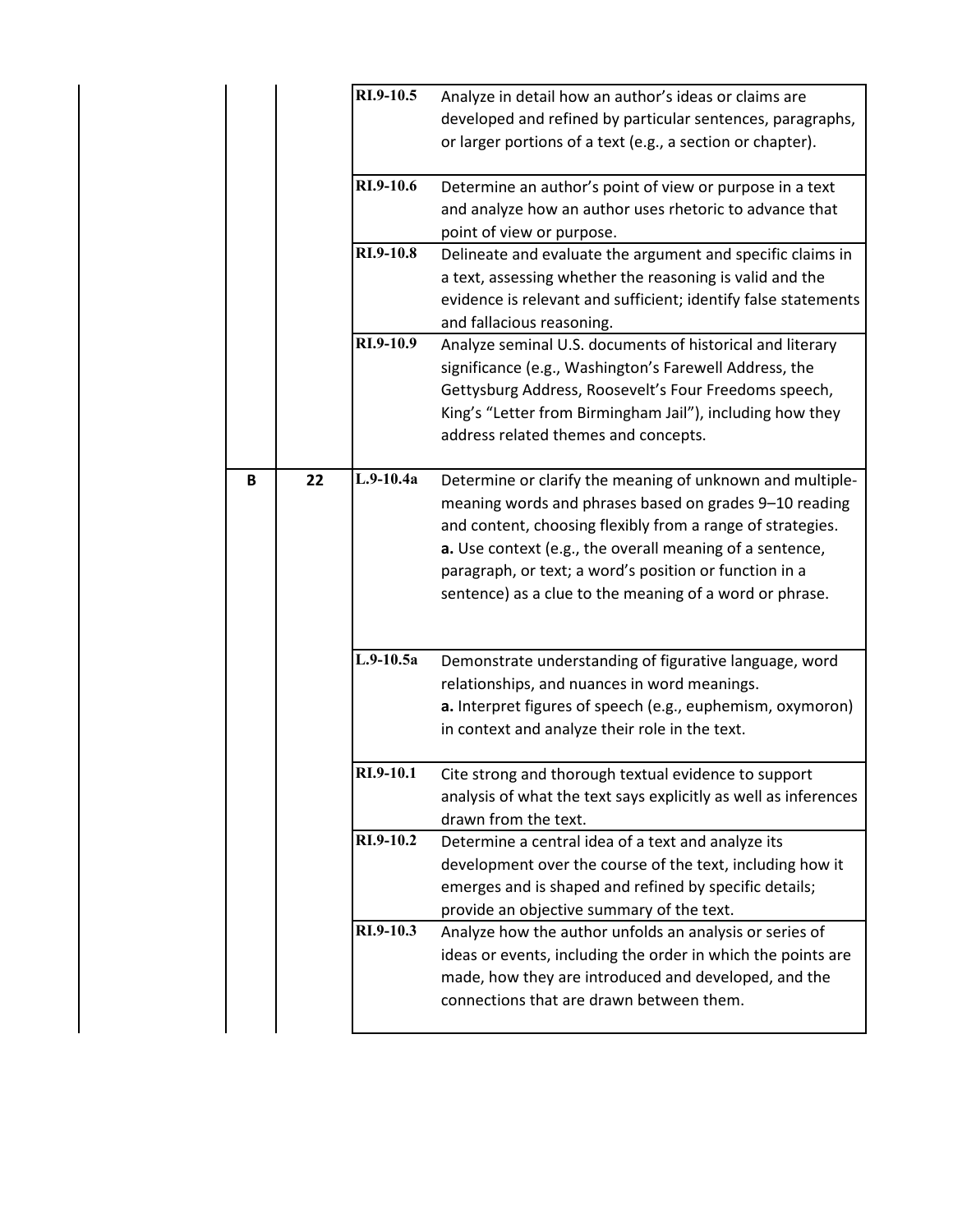|                          |   |   | RI.9-10.4  | Determine the meaning of words and phrases as they are           |
|--------------------------|---|---|------------|------------------------------------------------------------------|
|                          |   |   |            | used in a text, including figurative, connotative, and           |
|                          |   |   |            | technical meanings; analyze the cumulative impact of             |
|                          |   |   |            | specific word choices on meaning and tone (e.g., how the         |
|                          |   |   |            | language of a court opinion differs from that of a               |
|                          |   |   |            | newspaper).                                                      |
|                          |   |   | RI.9-10.5  | Analyze in detail how an author's ideas or claims are            |
|                          |   |   |            | developed and refined by particular sentences, paragraphs,       |
|                          |   |   |            | or larger portions of a text (e.g., a section or chapter).       |
|                          |   |   |            |                                                                  |
|                          |   |   | RI.9-10.6  | Determine an author's point of view or purpose in a text         |
|                          |   |   |            | and analyze how an author uses rhetoric to advance that          |
|                          |   |   |            | point of view or purpose.                                        |
|                          |   |   | RI.9-10.8  | Delineate and evaluate the argument and specific claims in       |
|                          |   |   |            | a text, assessing whether the reasoning is valid and the         |
|                          |   |   |            | evidence is relevant and sufficient; identify false statements   |
|                          |   |   |            | and fallacious reasoning.                                        |
| <b>Benchmark Module:</b> | A | 8 | SL.9-10.1c | Initiate and participate effectively in a range of collaborative |
| Reading Grade 10 -       |   |   |            | discussions (one-on-one in groups, and teacher-led) with         |
| Listening                |   |   |            | diverse partners on grades 9-10 topics, texts, and issues,       |
|                          |   |   |            | building on others' ideas and expressing their own clearly       |
|                          |   |   |            | and persuasively.                                                |
|                          |   |   |            | c. Propel conversations by posing and responding to              |
|                          |   |   |            | questions that relate the current discussion to broader          |
|                          |   |   |            | themes or larger ideas; actively incorporate others into the     |
|                          |   |   |            | discussion; and clarify, verify, or challenge ideas and          |
|                          |   |   |            | conclusions.                                                     |
|                          |   |   | SL.9-10.1d | Initiate and participate effectively in a range of collaborative |
|                          |   |   |            | discussions (one-on-one in groups, and teacher-led) with         |
|                          |   |   |            | diverse partners on grades 9-10 topics, texts, and issues,       |
|                          |   |   |            | building on others' ideas and expressing their own clearly       |
|                          |   |   |            | and persuasively.                                                |
|                          |   |   |            | d. Respond thoughtfully to diverse perspectives, summarize       |
|                          |   |   |            | points of agreement and disagreement, and, when                  |
|                          |   |   |            | warranted, qualify or justify their own views and                |
|                          |   |   |            | understanding and make new connections in light of the           |
|                          |   |   |            | evidence and reasoning presented.                                |
|                          |   |   | SL.9-10.2  | Integrate multiple sources of information presented in           |
|                          |   |   |            | diverse media or formats (e.g., visually, quantitatively,        |
|                          |   |   |            | orally) evaluating the credibility and accuracy of each          |
|                          |   |   |            | source.                                                          |
|                          |   |   | SL.9-10.3  | Evaluate a speaker's point of view, reasoning, and use of        |
|                          |   |   |            | evidence and rhetoric, identifying any fallacious reasoning      |
|                          |   |   |            |                                                                  |
|                          |   |   |            | or exaggerated or distorted evidence.                            |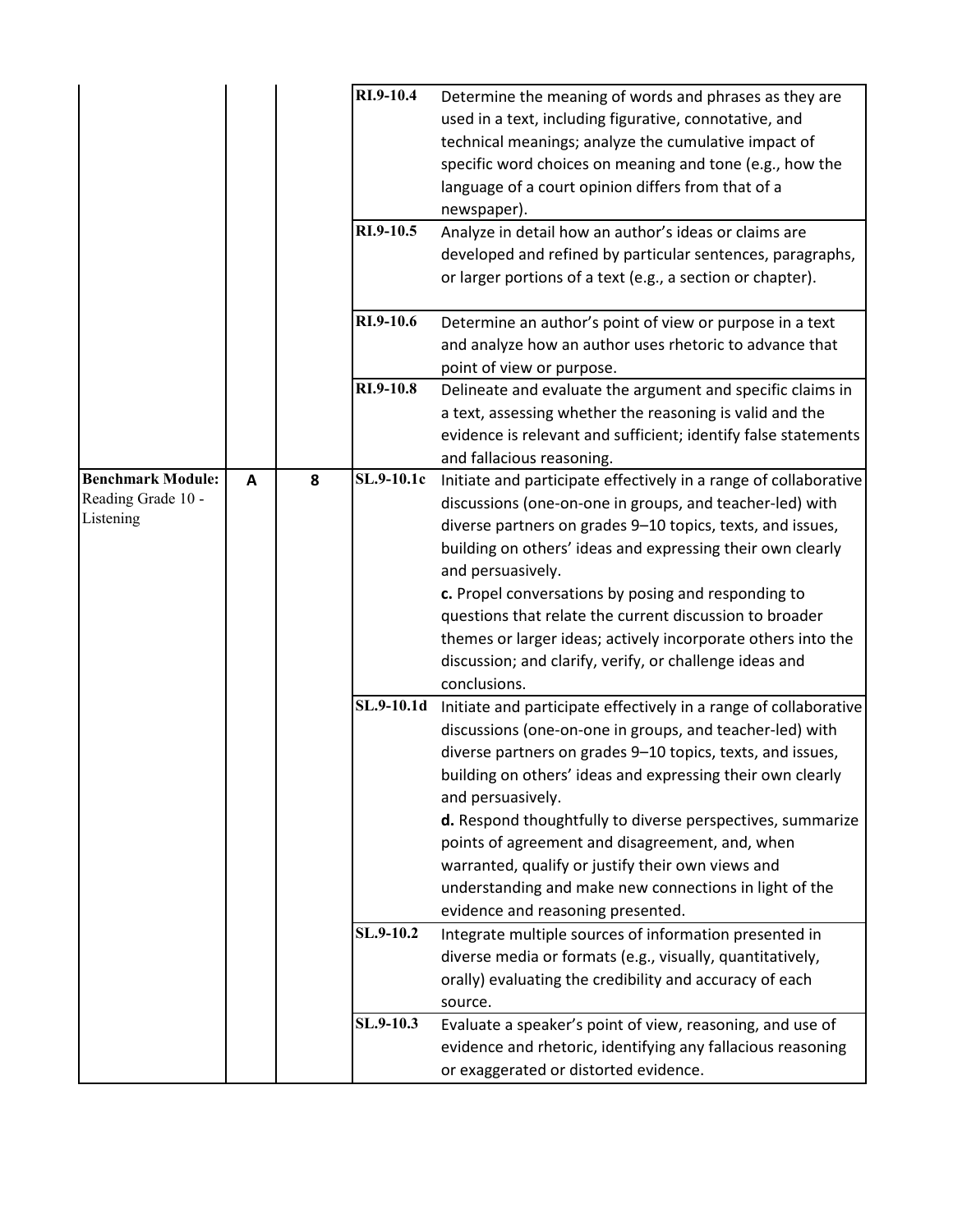| <b>Benchmark Module:</b> | A | 21 | $L.9-10.5a$      | Demonstrate understanding of figurative language, word           |
|--------------------------|---|----|------------------|------------------------------------------------------------------|
| Reading Grade 10 -       |   |    |                  | relationships, and nuances in word meanings.                     |
| Literature               |   |    |                  | a. Interpret figures of speech (e.g., euphemism, oxymoron)       |
|                          |   |    |                  | in context and analyze their role in the text.                   |
|                          |   |    |                  |                                                                  |
|                          |   |    | RL.9-10.1        | Cite strong and thorough textual evidence to support             |
|                          |   |    |                  | analysis of what the text says explicitly as well as inferences  |
|                          |   |    |                  | drawn from the text.                                             |
|                          |   |    | RL.9-10.2        | Determine a theme or central idea of a text and analyze in       |
|                          |   |    |                  | detail its development over the course of the text, including    |
|                          |   |    |                  | how it emerges and is shaped and refined by specific             |
|                          |   |    |                  | details; provide an objective summary of the text.               |
|                          |   |    |                  |                                                                  |
|                          |   |    | RL.9-10.3        | Analyze how complex characters (e.g., those with multiple        |
|                          |   |    |                  | or conflicting motivations) develop over the course of a         |
|                          |   |    |                  | text, interact with other characters, and advance the plot or    |
|                          |   |    |                  | develop the theme.                                               |
|                          |   |    | <b>RL.9-10.4</b> | Determine the meaning of words and phrases as they are           |
|                          |   |    |                  | used in the text, including figurative and connotative           |
|                          |   |    |                  | meanings; analyze the cumulative impact of specific word         |
|                          |   |    |                  | choices on meaning and tone (e.g., how the language              |
|                          |   |    |                  | evokes a sense of time and place; how it sets a formal or        |
|                          |   |    |                  | informal tone).                                                  |
|                          |   |    | RL.9-10.5        | Analyze how an author's choices concerning how to                |
|                          |   |    |                  | structure a text, order events within it (e.g., parallel plots), |
|                          |   |    |                  | and manipulate time (e.g., pacing, flashbacks) create such       |
|                          |   |    |                  | effects as mystery, tension, or surprise.                        |
|                          |   |    | RL.9-10.6        | Analyze a particular point of view or cultural experience        |
|                          |   |    |                  | reflected in a work of literature from outside the United        |
|                          |   |    |                  | States, drawing on a wide reading of world literature.           |
|                          |   |    |                  |                                                                  |
|                          | B | 17 | $L.9-10.4a$      | Determine or clarify the meaning of unknown and multiple-        |
|                          |   |    |                  | meaning words and phrases based on grades 9-10 reading           |
|                          |   |    |                  | and content, choosing flexibly from a range of strategies.       |
|                          |   |    |                  | a. Use context (e.g., the overall meaning of a sentence,         |
|                          |   |    |                  | paragraph, or text; a word's position or function in a           |
|                          |   |    |                  | sentence) as a clue to the meaning of a word or phrase.          |
|                          |   |    |                  |                                                                  |
|                          |   |    |                  |                                                                  |
|                          |   |    | RL.9-10.1        | Cite strong and thorough textual evidence to support             |
|                          |   |    |                  | analysis of what the text says explicitly as well as inferences  |
|                          |   |    |                  | drawn from the text.                                             |